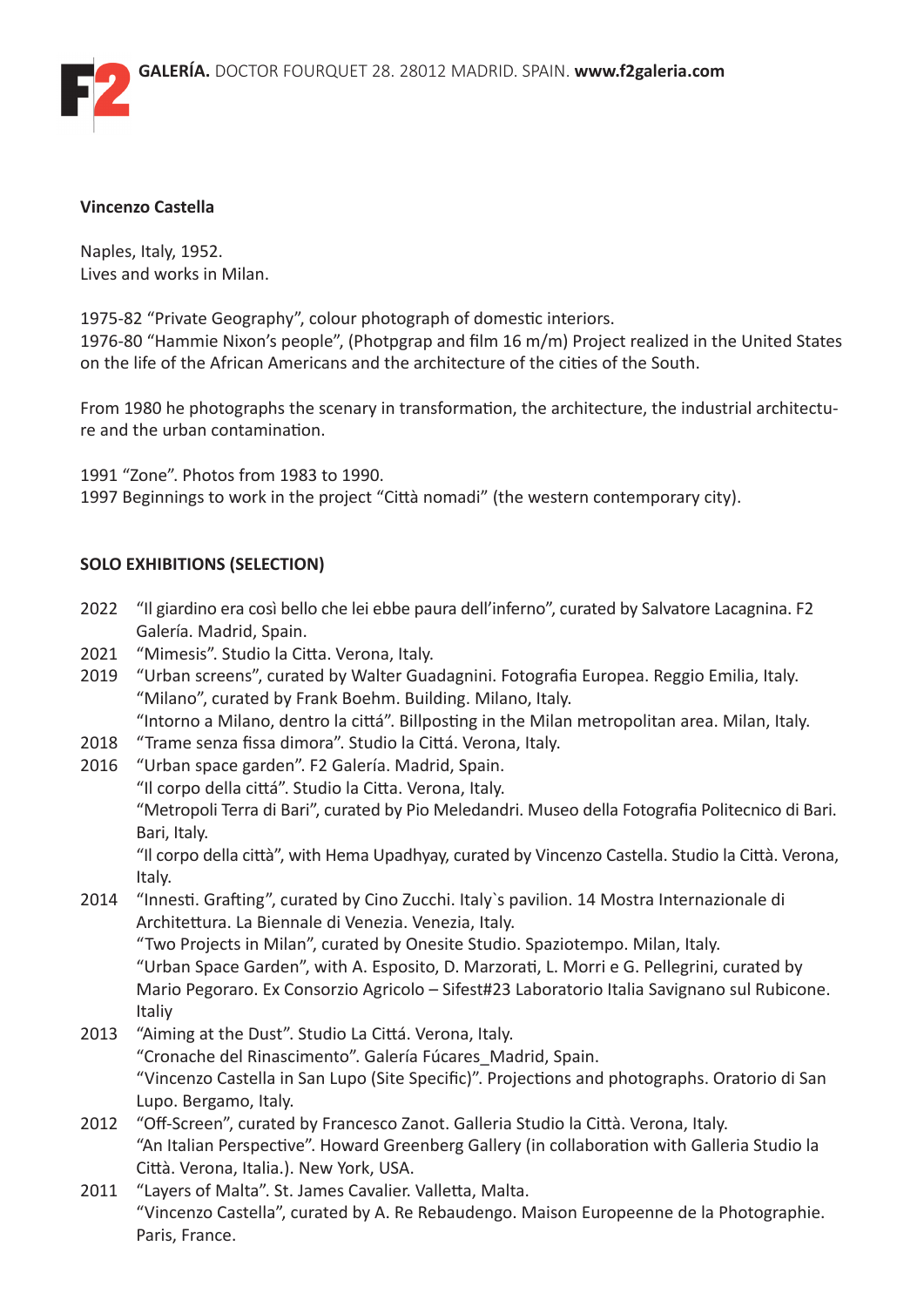"Spazi Industriali", permanent installation. A project to "L'arte contemporanea". Camera di Commercio di Como. Como, Italy.

- "Una Prospettiva Italiana Ma lo sguardo vede?". Galleria Studio la Città. Verona, Italy.
- 2010 "city[Siti]". Galleria Studio la Città. Verona, Italy. "One Night Show". Le case d'Arte. Milan, Italy. "About time-about town". Salone del Mobile: "Fuori Salone" Jaeger Le Coltre presenta al Cinema Astoria. Milan, Italy.
- 2009 "The plots are homeless". Galería Fúcares Madrid, Italy. "Chronache da Milano". Biennale di Tirana. Tirana, Italy. "Chronache da Milano". Art Unlimited. Art40Basel. Basel, Switzerland. "About Town". Paul Andriesse Galerie. Amsterdan, Holland.
- 2008 "Territori", Progetto Domestico/Le Case d'Arte. Milano, Italy.
- 2007 "More Buildings". Studio la Città. Verona, Italy.
- 2006 "Geografía Privata 1975-1983". Le Case d'Arte. Milan, Italy. Nell'ambito del progetto "Metropolitana per l'arte", under the artistic direction of Achille Bonito Oliva. Estación de la Línea 6 Augusto. Naples, Italy.
- 2005 "Opere publica". Gallerie Monika Spruth. Köln, Germany. "Buildings Item Description (modified). Galería Fúcares\_Madrid, Spain. "Documents". Palazzo Reale. Naples, Italy.
- 2004 "The Book of Buildings", Teatro Armani. Milan, Italy. "Vincenzo Castella - The Book of Building", curated by P. Tognon. Teatro Sociale. Bergamo, Italy. "Solo", Le Case d'Arte. Milan, Italy. "Documents.doc". Palazzo Reale. Naples, Italy.
- 2003 "Nieuw werk". Galerie Paul Andriesse. Amsterdam, Holland. "Vincenzo Castella". ACF (Amsterdam Centre for Photography). Amsterdam, Holland. "Vincenzo Castella". Le Case d'Arte di Pasquale Leccese. Milan, Italy. "Campi di Colore". Palazzo Bagatti Valsecchi. Milan, Italy. "Paysages". Abbaye Montmajour, France.
	- "Vincenzo Castella Solo". Palazzo de Rebaudengo. Guarene d' Alba Fondazione Sandretto de Rebaudengo. Torino, Italy.
- 2002 "Vincenzo Castella". Galería Fúcares\_Madrid, Italy.
- 2001 "Sguardi Gardesani"(with Toni Thorimbert). Museo Civico. Riva del Garda, Italy. Lawrence Miller Gallery. New York, USA. "An eye for the city". Museo de Rate de la Universidad de Nuevo México. Albruquerque, Mexico.
- 2000 "Vincenzo Castella". Galerie Paul Andriesse. Amsterdam, Holland. "Vincenzo Castella". Reali Arte Contemporanea. Brescia, Italy.
- 1997 "Marguera-Bagnoli". La Case d'Arte. Milan, Italy. "Ausblick". (with A. Gursky, Fischli & Weiss y L. Lawler). Monica Spruth Galerie. Köln, Germany.
- 1996 "Jam"(with Walter Dahn e Philip Pocock). Galerie Monika Spruth. Köln, Germany. Centro de Arte Contemporáneo. Bellinzona, Italy.
- 1994 "Vincenzo Castella". La Case d'Arte. Milan, Italy.
- 1993 "Cantieri". Studio Marangoni. Florence, Italy.
- 1992 23º Rencontres Internationales de la photographie. Arles, France.
- 1991 "Zone". Civici Musei di Reggio Emilia. Regio Emilia, Italy.
- 1990 "San Siro". Area Ansaldo. Milan, Italy.
- 1988 "Scenari d'architettura". Centro Internaz. Studio d'Arquit. Andrea Palladio. Vicenza, Italy.
- 1987 "Ritratti firmati". Palazzo Bagatti Valsecchi. Milan, Italy.
- 1985 "Una obiettiva contemplazione". Galleria Rondanini. Roma, Italy.
- 1984 Palazzo Civico Fusignano. Fusignano, Italy.

"Descrittiva". Palazzo Gambalunga. Rimini, Italy.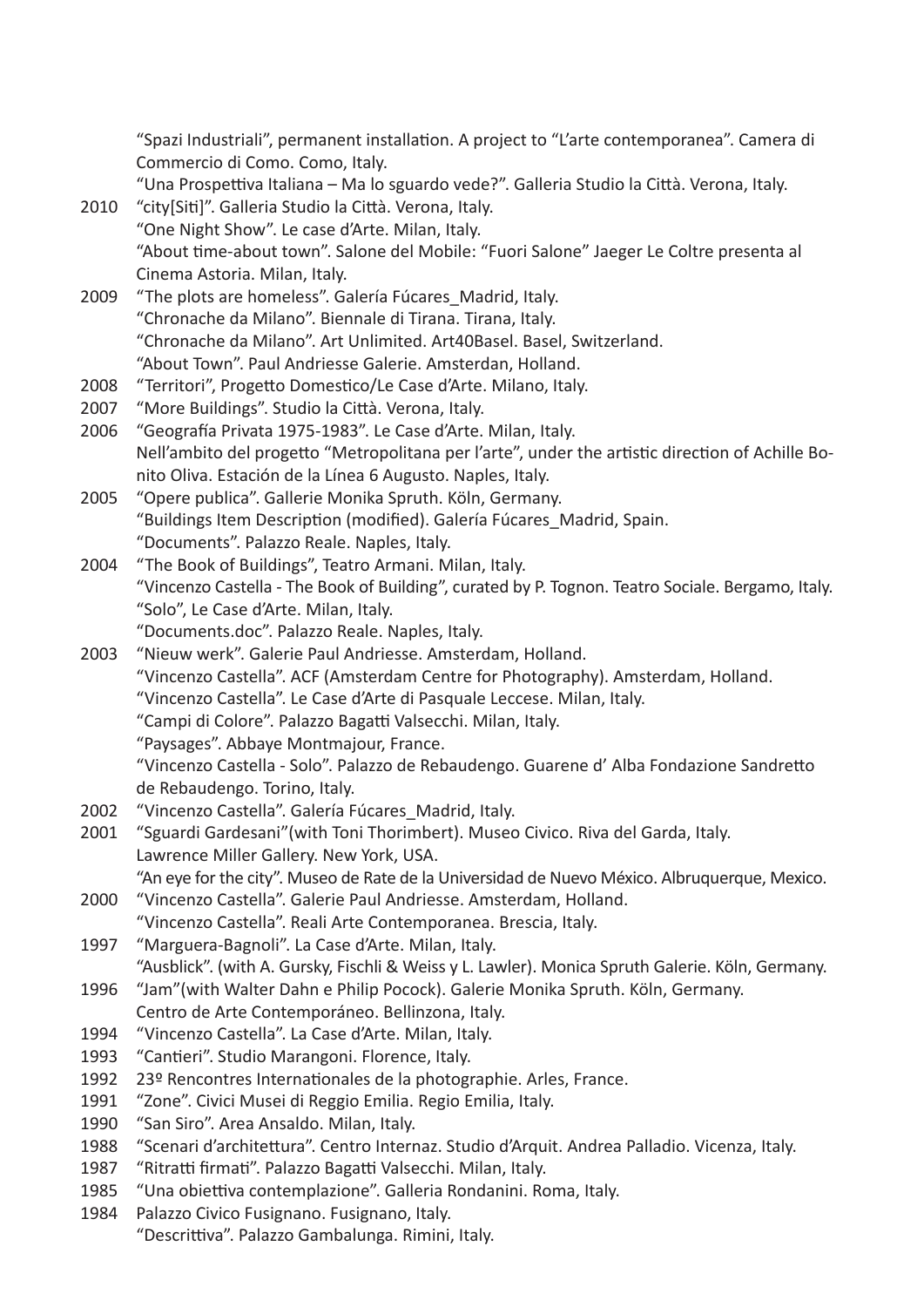- 1982 Galleria Nuova Fotografia. Treviso, Italy. Galleria Fotografica Arte. Milan, Italy.
- 1981 Galleria Vecchia T alpa. Roma, Italy. Palazzo Comunale di Modena. Modena, Italy.

# **GROUP EXHIBITIONS (SELECTION)**

- 2020 "World Cityscapes". Auditorium della Musica, Cupola Sinopoli. Roma, Italy.
- 2019 "Recursions and Mutations". Studio la Cittá presso GAD -Giudecca Art District. Venezia, Italy. "The Pedemont Pavillion". Biennale di Venezia. Fondazione Sandretto Re Rebaudengo. Venezia, Italy.

"Images of Italy". Contemporary Photography freom the Deutsche Banck Collection. Galleria d'Arte Moderna. Milan, Italy.

- 2018 "no place like home", curated by Marco Meneguzzo. Studio la Cittá. Verona, Italy. "Survol - La photographie aérinne des villes, CAUE92". Conseil d'architecture, d'urbanisme et de l'environnement des Hauts-de-Seine. Nanterre, France. "STUDIO EINE PHANTASTIK". Shedhalle. Zürich, Switzerland. "THE PULSE OF THE BODY. Uses and Representations of Space". Per Amor a L'Art Collection. BombasGens Centre D'Art. Valencia, Spain.
- 2017 "Summer Show". Studio la Città. Verona, Italy. "Intuition", curated by Axel Vervoordt e Daniela Ferretti. Palazzo Fortuny. Venecia, Italy.
- 2016 "Urban Space Garden", with D. Marzorati, L. Morri and G. Pellegrini, curated by Vincenzo Castella. Casa Testori. Novate Milanese, Italy. "1986. Esplorazione sulla Via Emilia", curated by Laura Gasparini. Fotografia Europea - Chiostri di San Pietro. Reggio Emilia, Italy.
- 2015 "Proportio", curated by Axel Vervoordt and Daniela Ferretti. Palazzo Fortuny. Venezia, Italy. "I grandi fotografi e l'Italia. Italia INSIDE out", curated by Giovanna Calvenzi. Palazzo della Regione. Milan, Italy.

"Ieri Oggi Milano 2015. Capolavori del Museo di Fotografia Comtemporanea", curated by Roberta Valtorta. Museo di Fotografia Comtemporanea. Milan, Italy.

"Il Bianco, il Nero e il Blu". Le Case d'Arte. Milan, Italy.

 "Today Together", with S. Arends, G. Alviani, M. Schifano, F. Melotti and D. Simpson. Studio la Città. Verona, Italy. / Galleria Tonelli. Milan, Italy.

- 2014 "Ad Naturam", curated by Angela Madesani. Museo civico di Storia Naturale. Verona, Italy. "Fotografie d'autore – Open Day di Deutsche Bank". Palazzo Turati. Milan, Italy. "About Time, Amsterdam 2009". Ottava Edizione degli Incontri Internazionali della Fotografia di Fez. Institut Francais du Maroc. Fez, Morocco. "Innesti. Graftinfg", curated by Cino Zucchi. Italy Pabillion. 14 Mostra Internazionale di Architettura. La Biennale di Venezia. Venezia, Italy.
- 2013 "Rosa", comisariada por Marco Meneguzzo. Galleria Studio la Città. Verona, Italy. "Concrete – Fotografie und Architektur". Fotomuseum Winterthur. Zürich, Switzerland. "Incontri … Contemporary Italian Art". Schauwfler Foundation. Sindelfingen, Germany. "Urban" - Kindergarten. Fondazione Rolla. Bruzella, Switzerland.
- 2012 "Peripheral Visions: Italian Photography in Context, 1950s", curated by A. Pellizzari. The Bertha and Karl Leubsdorf Art Gallery. Hunter West Building. New York, USA. "Houses". Kintergarden. Fondazione Rolla. Brussels, Belgium.

"1984 : Fotografie da Viaggio in Italia. Omaggio a Luigi Ghirri, Triennale". Palazzo dell'Arte. Milan, Italy.

"Architetture Svelate". Palazzo dei Giureconsulti. Milan, Italy.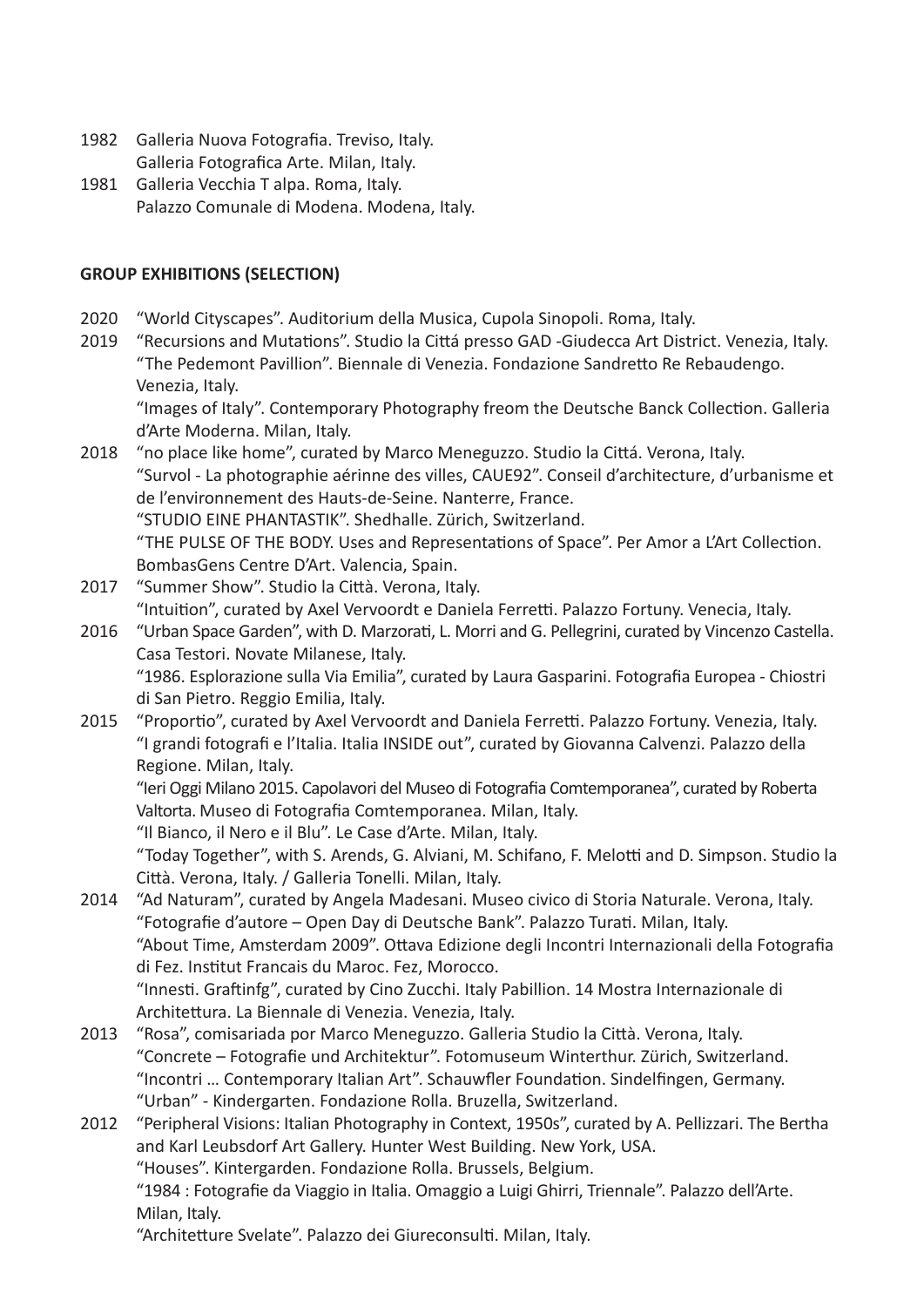The Bertha and Karl Leubsdorf Art Gallery. Hunter West Building. Curated by A. Pellizzari. New York, USA.

"Ieri Oggi Milano". Fotografie dalle collezioni del Museo di Fotografia Contemporanea, Spazio Oberdan. Milan, Italy.

 "I Mille Scatti per una Storia d'Italia", through the Collections of CSAC. Palazzo del Governatore. Parma, Italy.

"1003". Hotel Gran Paradiso. Sorrento, Italy.

2011 "Ad Lucem – Arte Contemporanea per Arvo Part". Galleria Studio la Città. Verona, Italy. "Una prospecttiva Italiana", curated by Angela Madesani in collaboration with Galleria Studio la Città. Palazzo Ducale di Massa. Carrara, Italy.

"People and the City", comisariada por Walter Guadagnini. Centro de Arte Contemporanea Winzavod. Moscow, Russia.

"Supervisión". Le Case d'Arte. Milan, Italy.

"Tra – The Edge of Becoming". Palazzo Fortuny. Venezia, Italy.

Art Basel. Studio la Città. Basel, Switzerland.

"Osservazioni, 100 e uno modi di andare oltre". Art Hotel Gran Paradiso. Sorrento, Italy.

2010 "Le Havre. Images sur Commande". Musée Malraux. Le Havre, France. "La Voce delle Immagini", curated by F. Maggia, with G. Basilico, L. Ghirri, M. Jodice, W. Niedermayr... Foyer dell'Auditorium Parco della Musica. Rome, Italy.

"La città dell'uomo. Vivere all'Italiana". Padiglione Italiano/Expo Universale. Shangai, China. "PastPresentFuture". Palazzo della ragione. Verona, Italy.

 "Provincia di Milano. 150 anni di opere e arte", curated by N. Colombo, R. Pavoni and E. Pontiggia. Spazio Oberdan. Milan, Italy.

2009 "Fotos que ver en Madrid cuando aún no estés muerto...de calor". Galería Fúcares. Madrid, Spain.

"Kaleidoscope d'Italie". Centre National de l'audiovisuel (CNA). Dudelange, Luxembourg. "Voyages Pittoresque". Musee Des Beauxs Arts. Caen, France.

"Dopo la Sicilia", curated by Marco Meneguzzo. Fondazione Gruppo Credito Valtellinese. Galleria Credito Siciliano. Acireale and Refettorio delle Stelline. Milan, Italy.

- 2008 "Cose mai viste", Terme di Diocleziano. A cura di Achille Bonito Oliva. Roma, Italy. "Topografías urbanas". Galería Fúcares\_Almagro, Spain. "Nostalgie. L'istante e la durata del Tempo". Museo d'Arte Contemporanea di Villa Croce. Genova, Italy.
- 2007 "Contemporary Photography". Fúcares Almagro, Spain. "Ereditare il Paesaggio" Museo del Paesaggio. Biella, Italy.
- 2006 "Spectacular City", NAI. Rotterdam, Amsterdam, Holland
- 2005 "Edizione Straordinaria Le Case d'Arte 1985/2005", Assab One. Milano, Italy. "La Dolce Crisi - Fotografia Italiana Contemporanea", curated by Francesco Bonami. Italy. Villa Manin Centro d'Arte Contemporanea. Passariano. Udine, Italy.
- 2003 "An Eye for The City. Contemporary Italian Photography", curated by A. Russo, with U. Mulas, G. Basilico... The Bernoudy Gallery of Architecture. Saint Louis, USA. "Working", curated by S. Risaliti, with G. Basilico, Botto e Bruno, P. Canevari, L. Cecchini, G. Paolini, R. Salvadori e altri. Firenze-Stazione Leopolda, Spazio Alcatraz. Florence, Italy. "20th Anniversary Show". Monika Sprüth Philomene Magers. Köln, Germany.
- 2002 "De Gustibus, Le collezioni d'arte in Italia", curated by Achille Bonito Oliva and Sergio Risaliti. Museo Palazzo delle Papesse. Siena, Italy. "Camere con vista", curated by Andrea Busto. Il Filatoio, Caraglio. Cuneo, Italy. "Next City Italy", curated by Stefano Casciani. 8°International Architecture Exhibition. Biennale di Venezia. Casciani. Venezia, Italy.
- 2001 "Luoghi come paesaggi", Fotografia e committenza pubblica in Europa negli anni '90, with L. Ghirri,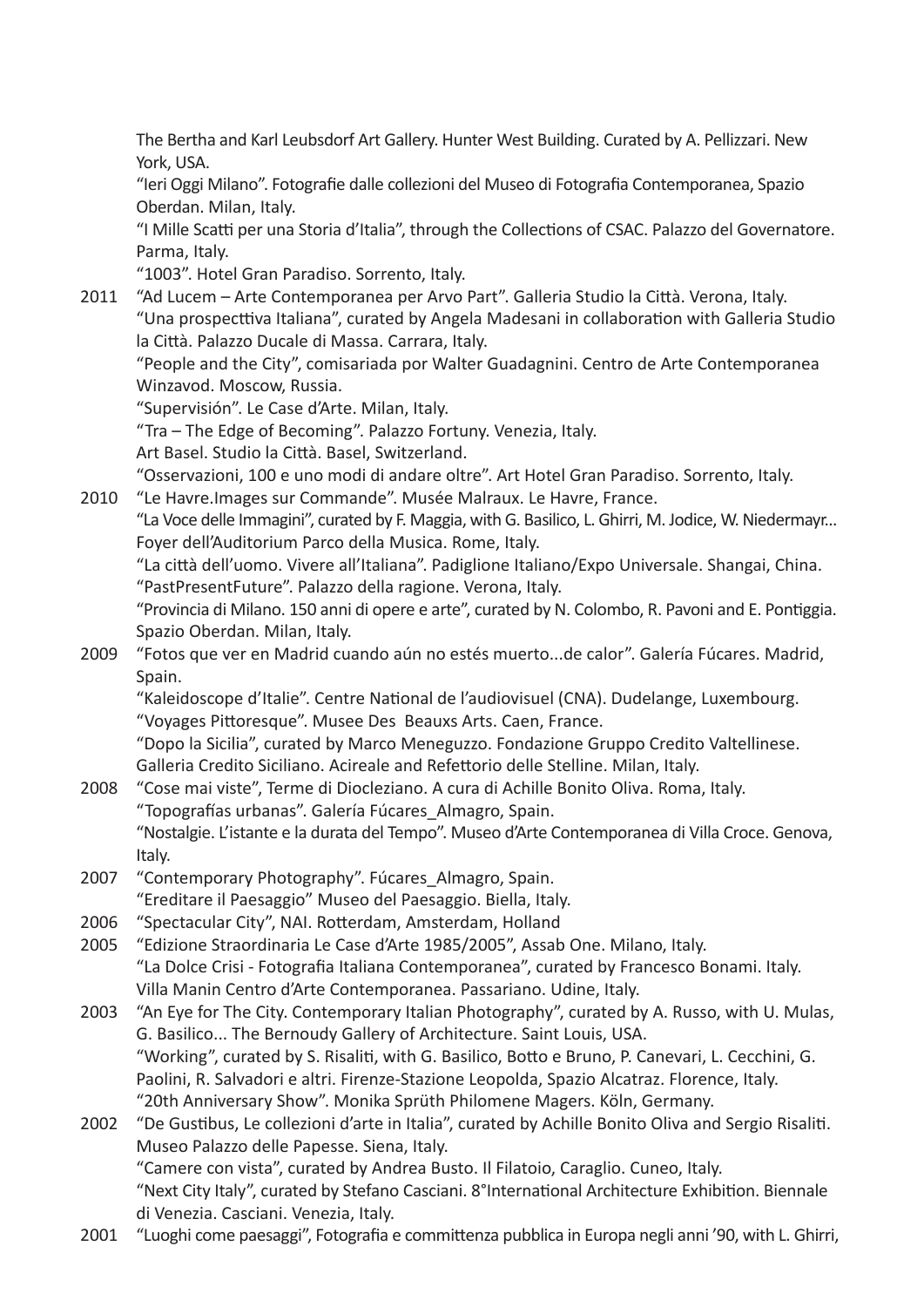G. Tatge, M. Ballo Charmet, F. Radino, G. Basilico, T. Struth, Fischli& Weiss... Archivio dello Spazio - Galleria degli Uffizi. Florence, Italy.

"Artisti Suonati". Trevi Flash Art Museum of Contemporary Art. Palazzo Lucarini. Trevi, Italy. "Mutamenti e Analogie. Spazi contemporanei a Bolzano e altrove", with G. Casolaro, Fischli & Weiss, W. Guerrieri, A. Gursky, L. Lambri, A. Linke, T. Mason, W. Niedermayr, M. Vitali Centro Culturale Trevi. Bolzano, Italy.

"An eye for the city", Italian Photography and the Image of the Contemporary City, with U. Mulas, G. Avigdor, M. Jodice, G. Basilico, P. De Pietri, G. Guidi, W. Niedermayr. The University of New Mexico Art Museum. Albuquerque N.M., Mexico.

- 2000 "Milano senza confini", with G. Basilico, G. Guidi, M. Jodice, P. Gioli, T. Struth, P. Graham, J. Davies, M. Wilhmann, P. Fischli & D. W eiss.Spazio Oberdan. Milano, Italy. "Teatro metropolitano italiano (La città nell'arte italiana del '900)", curated by Sergio Risaliti, with G. Basilico, Botto&Bruno, G. De Chirico, Sironi... Miart. Museo del Palazzo delle Papesse. Siena; Milan, Italy.
- 2000 "Reali Arte Contemporanea", with A. Serrano, Aziz+Cucher, R. Kern, T. Greenfield Sanders, I. Van Lamsweerde, I. Kaoru. Brescia, Italy.

"Inside – Outside", with H. Collins, C. Hofer, I. Wallace... Galeria Fucares\_Almagro, Spain. "Uno sguardo su Napoli". Museo Diego Aragona Pignatelli Cortes. Naples, Italy.

"32 Italian Photographers: a tribute to Phyllis Lambert". Canadian Centre for Architecture. Quebec, Canada.

"Occidente Imperfetto" - VIII °Biennale Internazionale di Fotografia.

"Geografia Privata 1975/84". Palazzo Bricherasio. Torino, Italy.

- 1999 "Paesaggi Italiani del 900". Palazzo dell'Arengario. Milano, Italy.
- 1998 "Pasaggi italiani". Galleria degli Uffizi, Sala delle Realli Poste. Florence, Italy. 8o Fotobienal. Museo de Arte. Vigo, Spain. "A Noir". Palazzo della Triennale. Milano, Italy. Pagine di fotografia italiana 1900-1998". Fondazione Galleria Gottardo. Lugano, Italy.
- 1997 "Venezia-Marghera". 47o Biennale di Venezia. Venezia, Italy. "Fotografia italiana per una collezione", La collezione di fotografia italiana Re Rebaudengo Sandretto". Torino, Italy.
- 1995 "100 anni del Touring Club". Palazzo Reale. Milano, Italy. "Ad vesperas". Casa di Giorgione. Castelfranco Veneteo, Italy. "Chimica aperta". Palazzo della Ragione. Milano, Italy.
- 1993 "I muri di carta". 45 Biennale di Venezia. Venezia, Italy. "Achivio dello spazio 2". Palazzo Isimbardi. Milano, Italy.
- 1991 "Archivio dello spazio". Palazzo Isimbardi e Palazzo Bagatti Valsecchi. Milano, Italy.
- 1990 "In prospettiva, fotografie di archittetura in Europa". Sala Mostra Antico Foro Boario. Reggie Emilia, Italy.
- 1989 "Espacios". Sala dos Peiraos. Vigo, Spain. "L'industria nella fotografia d'autore". Area Ansaldo. Milano, Italy. "L'insistencza dello sguardo". Palazzo Fortuny. Venezia, Italy. "150 anni di fotografia in Italia: in itinerario". Galleria Rondanini. Roma, Italy.
- 1988 "Sull'acqua". Museo del Paeseggio. Palazzo Viani Dugnani. Verbania Pallanza, Italy. "Il paesaggio industriale". Centro internazionale Studi dÁrchittetura "Andrea Paladio". Vicenzia, Italy.
- 1986 "Il progetto domestico". Plazzo della Triennale. La XVII Triennale. Milano, Italy. "Napoli'85". Museo Diego Aragone Pignatelli Cortes. Naples, Italy. "Esplorazioni sulla Via Emilia-Vedute nel paesaggio". Sale Comunali Esposizioni. Reggia Emilia, Italy.
- 1985 "European Iceberg". The Art Gallery of Ontario. Toronto, Canada.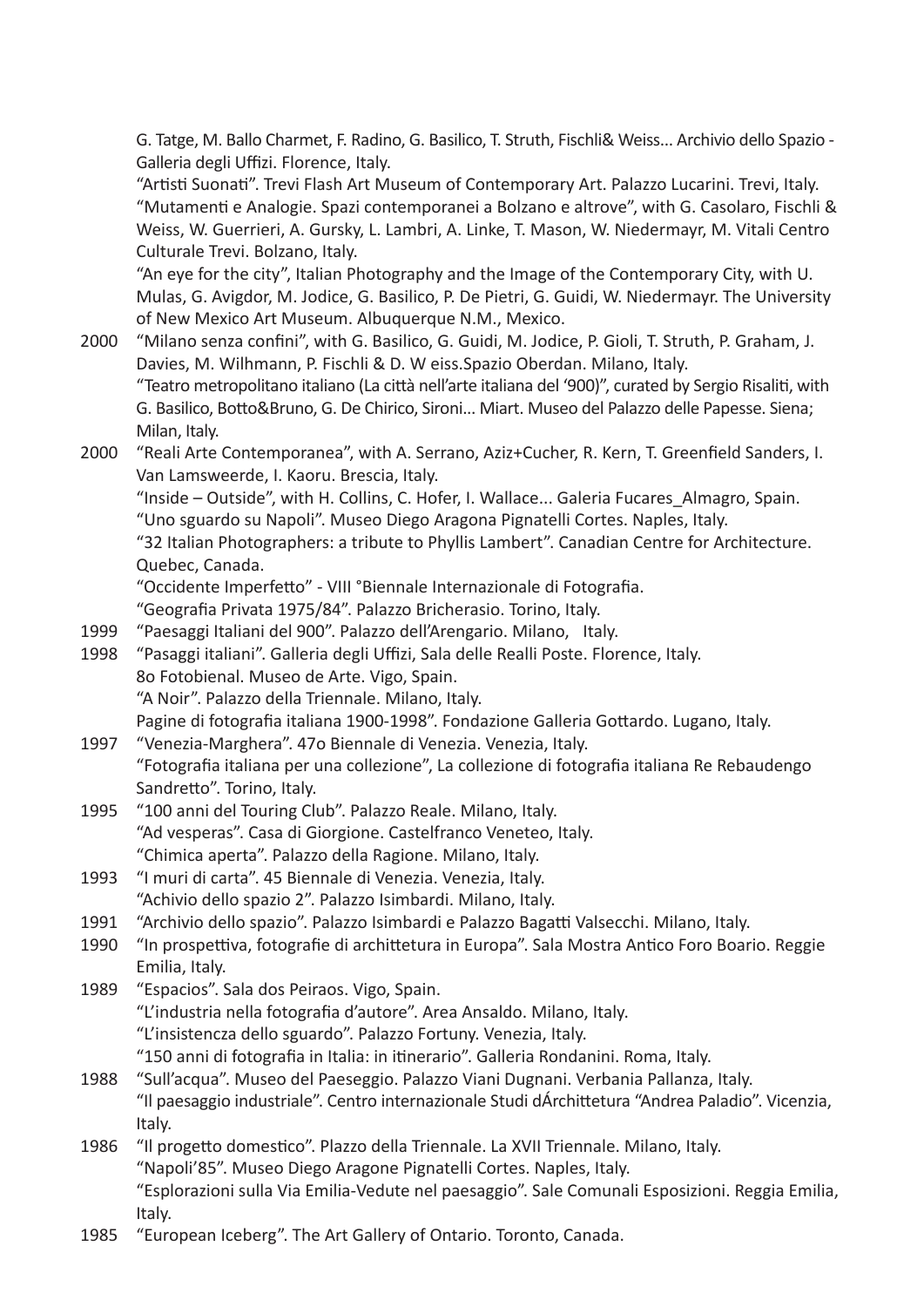"Notte e di". Palazzo Cívico di Regio Emilia, Italy.

- 1984-85 "Viaggio in Italia". Itinerante.
- 1984 "Penisola". Museo di Graz. Graz, Germnay. "Fotografía Mediterranea". Centro Cultural Caixa de Pensiones; Casa Macaya. Barcelona, Spain.
- 1983 "Otto fotografi per interni". Galleria Fotografica Arte. Milano, Italy. "La nuova critica d'arte". Pisa, Italy.
	- "I castelli romani". Galleria Rondanini. Roma, Italy.
	- "Magic of people". Galleria Paule Pia. Anversa, Italy.
	- "La fotografia europea". Rimini, Italy.
- 1982 "La nuova fotografia italiana a colori". Mälmo Konstmuseum. Mälmo, Sweden. "I castelli romani". Galleria Rondanini. Roma, Italy.

# **PUBLICATIONS**

- 2013 Concrete. Fotografie und Architectur/ Photography and Architecture. Fotomuseum Winterthur Scheidegger&Spiess. Zurich
	- "Urban" Fondazione Rolla, con intervista a V.C. di Philip Rolla. CH
- 2012 "Houses" Fondazione Rolla. CH
- 2009 Voyages Pittoresque Normandie 1820-2009 Silvana Editoriale (Dopo la Sicilia), Silvana Editoriale 2009
- 2005 La dolce crisi, fotografia contemporanea in Italia. Villa Manin Azienda Speciale, Passariano, Codroipo, Udine - a cura di F. Bonami e Sarah Cosulich Canarutto Obiettivo Napoli, luoghi, memorie e immagini. Electa Napoli. A cura di Giusi Laurino, con testi di E. Guglielmo, U. Carughi, A. Bonito Oliva, A. Abruzzese, B. Gravagniuolo. A. Trimarco, S. Zuliani.
- 2003 Working Insider, a cura di S. Risaliti, Firenze, Artout. Maschietto &ditore
- 2001 "Artisti Suonati" Trevi Flash Art Museum of Contemporary Art Pio Monti, Roma con testi di A. Amendola, I. Tomassoni, A. Fiz, P. Coteni, V. Castelnuovo, B. Martusciello "Luoghi come paesaggi", Fotografia e Committenza Pubblica in Europa negli anni'90 - Archivio dello Spazio- Galleria degli Uffizi, Firenze - con testi di F. Gierstberg, W. Guerrieri, A. Russo, M.R. Nappi, R. Valtorta

"Mutamenti + Analogie". Spazi contemporanei a Bolzano e altrove" - Provincia Autonoma di Bolzano- con testi di L. Ragaglia, M. Augè, M. Memo, A. Criconia

"An eye for the city", Italian Photography and the Image of the Contemporary City. The University of New Mexico Art Museum – Albuquerque N.M. – con testi di D. Bershad, A. Russo, B. Secchi "Sguardi Gardesani" (con Toni Thorimbert) - Federico Motta Editore - Milano con testi di G. Calvenzi e V. Codeluppi

- 2000 "Milano senza confini" Spazio Oberdan Milano Silvana Editoriale con testi di R. Valtorta, E. Fiorani, S. Boeri
- 1999 VIII °Biennale Internazionale di Fotografia "Occidente Imperfetto" selezione da "Geografia Privata 1975/84" - Palazzo Bricherasio - Torino - Fondazione Italiana per la Fotografia, Torino con testi di D. Curti e V. Coen

"Uno Sguardo su Napoli" - Electa Napoli - con testi di A. Tecce

"Paesaggi Italiani del 900" - Palazzo dell'Arengario - Milano - Federico Motta Editore, Milano testi di D. Mormorio

"Inside-Outside" – Galeria Fucares – Almagro – con testo di A. Murria

1998 "Paesaggi italiani - Fotografie dell'Italia Contemporenea" - Galleria degli Uffizi, Sala delle Reali Poste - Firenze - Bassilichi e Fondazione Studio Marangoni , Firenze - con testi di M.R. Nappi e N. Leonardi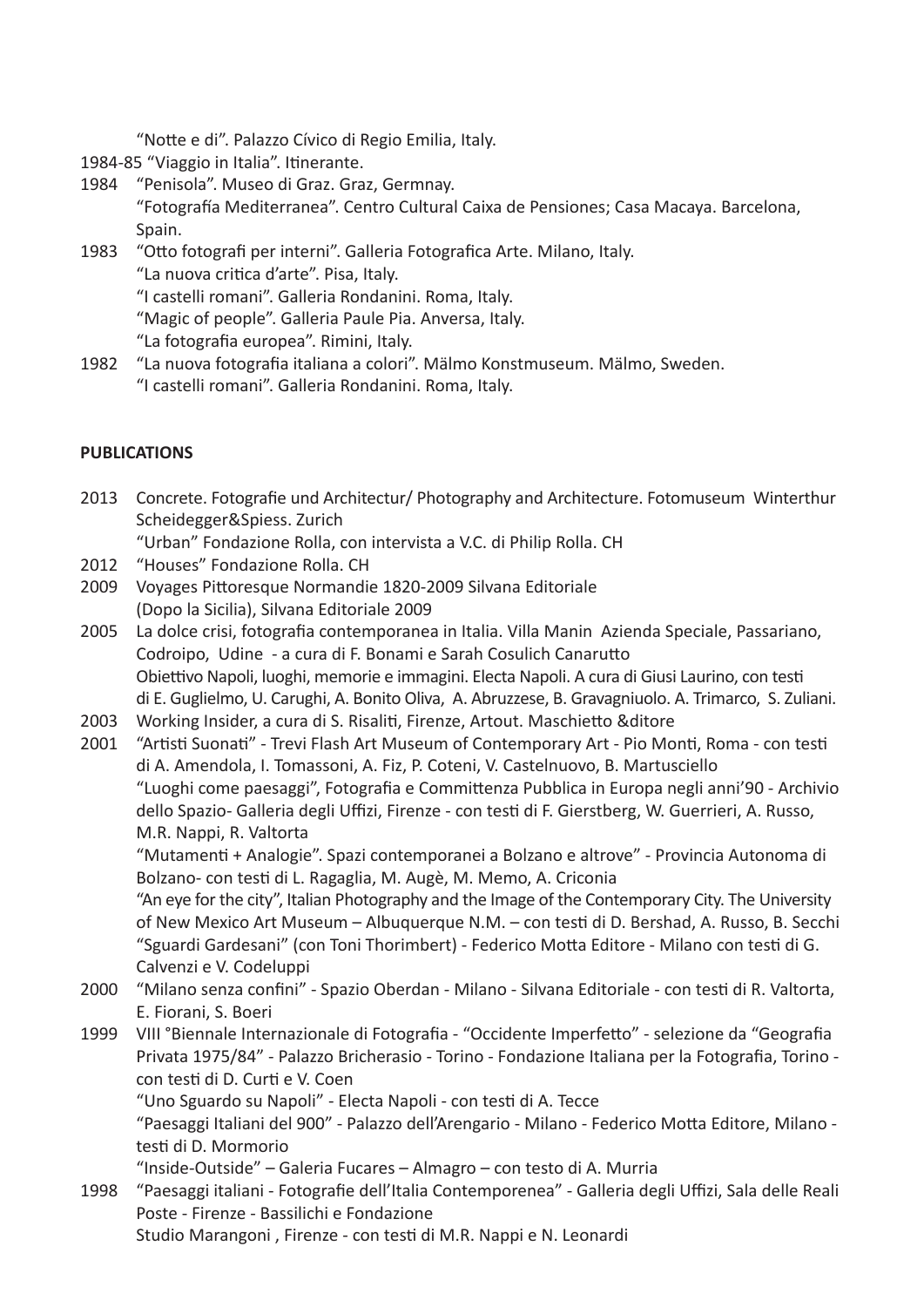"Pagine di fotografia italiana 1900-1998" - Fondazione Galleria Gottardo - Lugano - Charta Edizioni Milano - testi di R. Valtorta "VIII Fotobiennal Vigo '98" - Cancello de Vigo Edita , Vigo (Spagna) - con testi di M. Sendon e X.L. Suàrez Canal "A noir" - Palazzo della Triennale - Milano "Nuovo Paesaggio Italiano" - Lupetti Arte '98 - Milano - con testi di M.G. Torri, G. Celati, A. D'Elia, Dorfles, E. Gusella, A. Pes 1997 "Venezia-Marghera" - Biennale di Venezia - Venezia - Charta - con testi di G. Mossetto e P. **Costantini** "Fotografia Italiana per una collezione" - La collezione di fotografia italiana Re Rebaudengo Sandretto" Torino - a cura di A. Russo 1995 "Ad Vesperas" – Assessorato alle attività Culturali – Castelfranco Veneto – con testi di B. Brollo e M. Casadio "Chimica Aperta" – Leonardo Arte – Milano "Rassegna delle mostre di Pierre et Gilles, A. Gursky, N. Hirakawa, Z. Leonard, P. Graham, W. Tillmans Le Case d'Arte di Pasquale Leccese – Milano – con testo di M. Brusatin Palazzo Reale "100 anni del Touring Club" – Milano 1993 "Archivio dello spazio 2" – Arti Grafiche Friulane Editore - Udine – con testi di A. Sacconi e R. Valtorta "Muri di carta" - Padiglione Italia – XLV Biennale d'Arte - Venezia – 13 . 6 / 10 . 10 1991 "Archivio dello spazio" - Art& - Udine - con testi di A. Sacconi e R. Valtorta "In Prospettiva, fotografie di architettura in Europa" – Comune di Reggio Emilia –Assessorato alla Cultura – Biblioteca Panizzi - Reggio Emilia - con testi di V. Savi, L. Gasparini, L. Ghirri 1989 "L'insistenza dello sguardo" – Alinari – Firenze – con testi di P. Costantini e I. Zannier "150 anni di fotografia in Italia : un itinerario" – Galleria Rondanini – Roma - con testi di P. Costantini e I. Zannier "Espacios" - Saa dos peiraos - Vigo, Spagna - (con G. Basilico, O. Barbieri, A. Cavazzuti, G.Guidi) 1988 "Sull'acqua" - Museo del Paeseggio – Verbania Pallanza – a cura di R. Valtorta 1987 "Ritratti firmati" – Regione Lombardia Settore Cultura e Informazione - con testo di A. C. Quintavalle 1986 "Il progetto domestico – XVII Triennale - Electa – Milano – con testi di R. Banham "Napoli '85 - Cartoline da Napoli" - Electa - Napoli – con testi di M. Miraglia, E. Borea e C. de seta "Esplorazioni sulla Via Emilia – Vedute nel paesaggio" - Feltrinelli – con testi di L. Ghirri, c. Costa, M. Zanzani e altri 1985 "The European Iceberg" - Mazzotta – Milano – con testi di G. Celant, G. Dorfles, A.C. Quintavalle "Notte e dì" - Palazzo Civico di Reggio Emilia "Fotografia Mediterrania" - Departament de Cultura de la Generalitat de Catalunya – con testo di J. Fontcuberta 1983 La fotografía europea - Rimini – Jaca Book 1982 "I castelli romani" – Edizioni Rondanini Galleria d'Arte Contemporanea – Roma –con testi di P. Portoghesi, F. Pratesi, M. Dell'Arco, L. Devoti e V. Eletti

## **MONOGRAPHS**

- 2018 "Mississippi / Tennessee 1976". Humboldt Books.
- 2013 "In linea d'Aria" (Bee Line). A cura di Simone Facchinetti e Giuliano Zanchi. Electa.
- 2012 OFF-SCREEN. A cura di Francesco Zanot. Verona.
- 2011 VINCENZO CASTELLA. TORINO. IL NUOVO MUSEO NAZIONALE DELL'AUTOMOBILE, a cura di